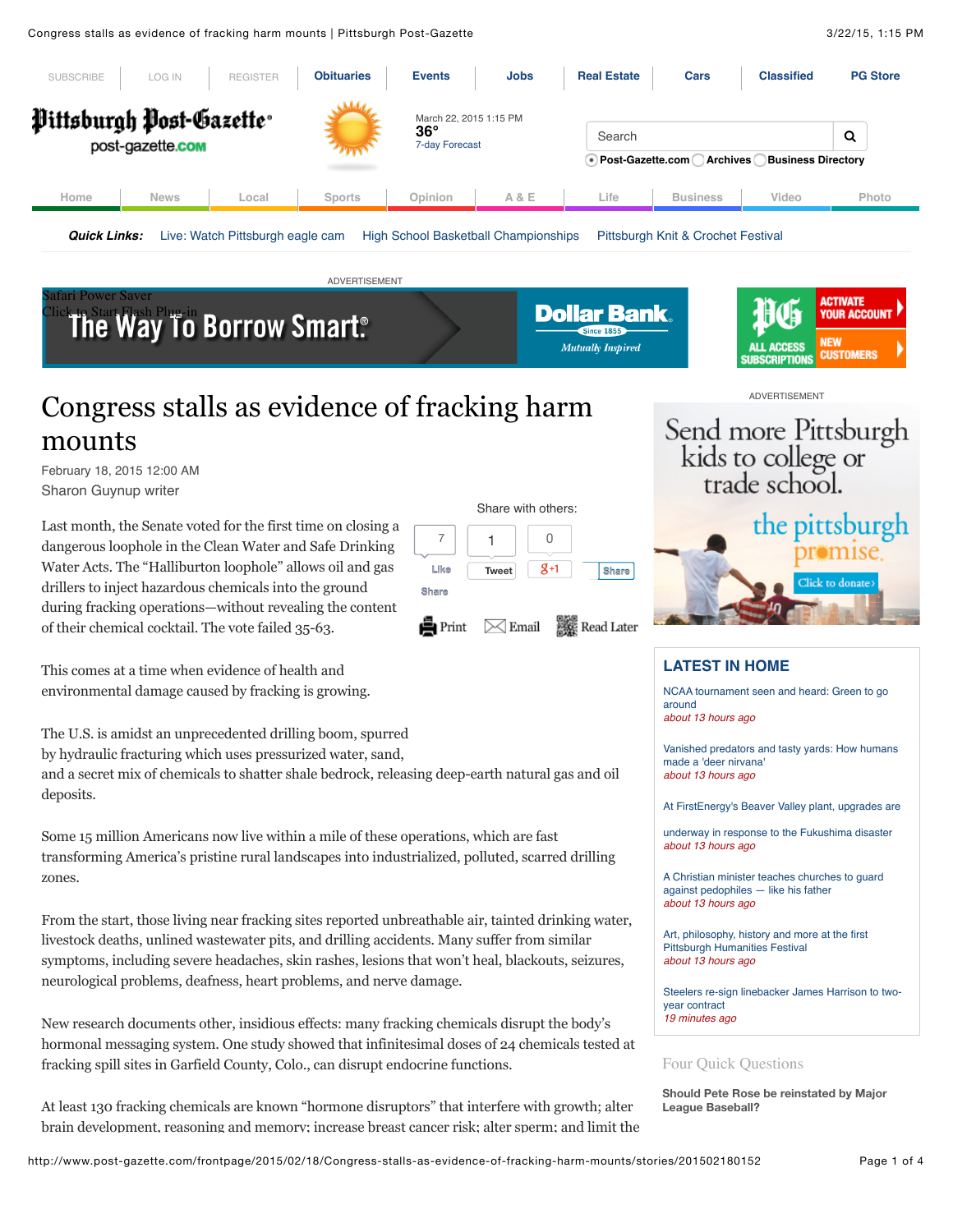Congress stalls as evidence of fracking harm mounts | Pittsburgh Post-Gazette 3/22/15, 1:15 PM

brain development, reasoning and memory; increase breast cancer risk; alter sperm; and limit the ability to fight disease. The unborn, infants, and young children are particularly at risk: exposure can impede gene-controlled signaling systems that guide development. Pregnant women living near drill sites face higher risk of miscarriage or of bearing a child with birth defects.

The Concerned Health Professionals of New York say there is "no evidence that fracking can be practiced in a manner that does not threaten human health."

While the fracking industry claims groundwater is unaffected, these companies are acutely aware that wells routinely leak. Schlumberger, one of the world's largest frack firms, estimated in 2003 that five percent of wells leak immediately, while 60 percent leak within 30 years.

And accidents happen. Pipes and cement casings crack. Tanks and wastewater pits overflow, equipment malfunctions, and valves break or are left open.

In January, 4 million gallons of brine, oil, and frack residue leaked in Marmon, S.D., contaminating the Missouri River. It's a common occurrence. In 2012, companies self-reported 15.6 million gallons of spilled oil, fracking fluid, wastewater and other liquids — an underestimate since some states don't log the size of accidents.

It takes up to 5 million gallons of freshwater to frack a single well. About one-third of this water/chemical/sand mix flows back to the surface, bringing along heavy metals like lead and

arsenic. Some of that toxic wastewater is injected into deep storage wells — causing earthquakes in Ohio, Oklahoma and Texas — or is treated and recycled for crop irrigation. With so many chemicals involved, it's impossible for conventional water treatment plants to adequately clean it. Truckers sometimes illegally dump it on roads, in woods or streams — which prompted a recent Congressional investigation. This month, another investigation found that untold amounts of fracking and drilling wastewater has been illegally injected into California's aquifers at 170 sites — 3 billion gallons were dumped into just nine disposal wells.

Under industry pressure, the U.S. Environmental Protection Agency (EPA) abandoned frackingrelated contamination investigations in Wyoming, Texas, and Pennsylvania — despite disturbing levels of diesel, benzene (a carcinogen), arsenic (linked to prostate, lung, skin and liver cancers), heavy metals, and other chemicals in groundwater.

Treating patients exposed to drilling chemicals is nearly impossible since the Halliburton loophole prevents anyone from identifying which chemicals they've been exposed to. When families are sickened and sue, industry settlements include non-disclosure agreements that prohibit them from discussing their experiences.

These gag orders, in combination with industry secrecy and government inaction continue to shackle scientific study of fracking and limit public awareness. Release of EPA's in-depth fracking report has been delayed until 2016, even as increasing numbers of doctors and scientists urgently call for comprehensive studies of health impacts and long-term risks.

Since its inception, the fracking industry has skirted federal clean water laws. It's time Congress closed the Halliburton loophole, EPA released data on fracking's health and ecological harm, and that we, as a nation, made energy choices that don't further harm our planet — or our health.

[United States government](http://www.post-gazette.com/stories/tags/United%20States%20government) - [United States Congress](http://www.post-gazette.com/stories/tags/United%20States%20Congress) - [United States Senate](http://www.post-gazette.com/stories/tags/United%20States%20Senate) - [U.S. Environmental Protection Agency](http://www.post-gazette.com/stories/tags/U.S.%20Environmental%20Protection%20Agency) - [Halliburton Co](http://www.post-gazette.com/stories/tags/Halliburton%20Co)

|                 | Yes          |                            |
|-----------------|--------------|----------------------------|
|                 | No           |                            |
|                 | I'm not sure |                            |
| Submit          |              |                            |
| Question 1 of 4 |              | Powered by<br>CivicScience |

#### ADVERTISEMENT

# 8 weeks of unlimited digital access to post-gazette.com for ONLY 99¢

# **SUBSCRIBE**

ADVERTISEMENT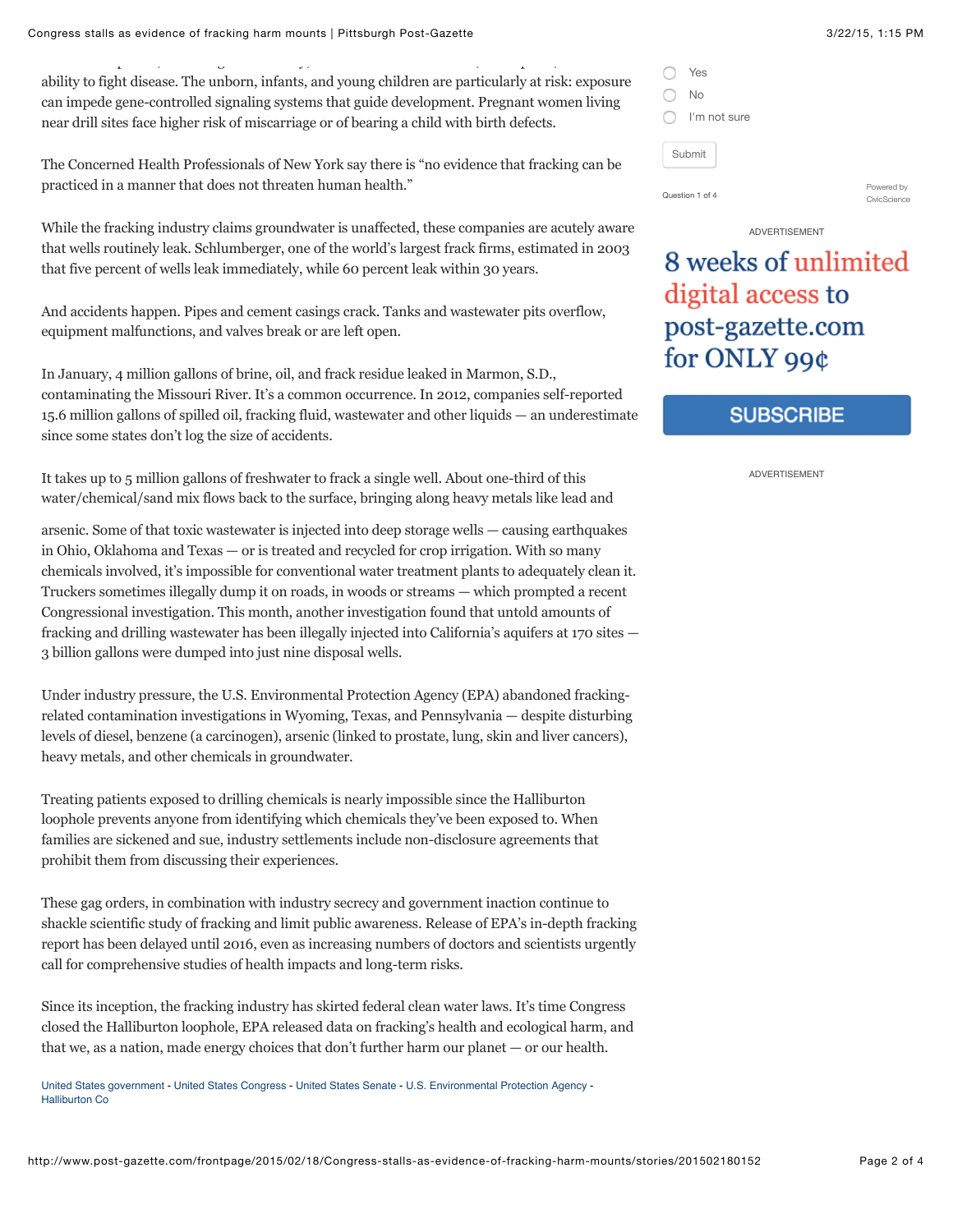## [Get expanded access – register for free.](http://my.post-gazette.com/register/)

## Join the conversation:

[Commenting policy](http://www.post-gazette.com/frontpage/2008/07/31/Guide-to-commenting/stories/200807310458) I [How to report abuse](http://www.post-gazette.com/frontpage/2015/02/18/Congress-stalls-as-evidence-of-fracking-harm-mounts/stories/201502180152#abuse)

Post a new comment



#### **0 Comments**

#### **You May Like [Promoted Links](http://www.taboola.com/en/popup?template=colorbox&taboola_utm_source=postgazette&taboola_utm_medium=bytaboola&taboola_utm_content=autosized-generated-2r:bottom-main-column:) [by Taboola](http://www.taboola.com/en/popup?template=colorbox&taboola_utm_source=postgazette&taboola_utm_medium=bytaboola&taboola_utm_content=autosized-generated-2r:bottom-main-column:)**



**Five West Virginia [football players leave](http://www.post-gazette.com/sports/wvu/2015/03/10/Five-West-Virginia-football-players-leave-program/stories/201503100082) program**

**[Fourteen more indicted](http://www.post-gazette.com/local/city/2015/03/05/14-additional-people-charged-in-federal-Los-Angeles-to-Pittsburgh-drug-case/stories/201503050191) in Los Angeles-to-Pittsburgh drug ring**

**Pitt football program**

**Pittsburgh drug ring**

**Dakota oil patch**

**program**



**Newsmax 14 Unbelievable Benefits For Seniors You Would [Swear Aren't Real… But…](http://www.moneynews.com/MKTNews/Senior-Benefits-Discounts/2013/07/01/id/512858/?promo_code=159F1-1&utm_source=taboola&utm_medium=referral)**

**Trending.Report**

**Famous!**

**[Five West Virginia football players leave](http://www.post-gazette.com/sports/wvu/2015/03/10/Five-West-Virginia-football-players-leave-program/stories/201503100082)**

**[Carnegie Mellon University grad student](http://www.post-gazette.com/local/city/2015/03/11/CMU-grad-student-charged-with-operating-meth-ring/stories/201503110209) charged with operating meth ring [Fourteen more indicted in Los Angeles-to-](http://www.post-gazette.com/local/city/2015/03/05/14-additional-people-charged-in-federal-Los-Angeles-to-Pittsburgh-drug-case/stories/201503050191)**

**[Ex-stripper takes on sex traffickers in North](http://powersource.post-gazette.com/news/nation/2015/03/09/Ex-stripper-takes-on-sex-traffickers-in-oil-patch-lauded-as-the-real-deal-by-prosecutor/stories/201503090104)**

**[Ex-Clairton standout Howard dismissed from](http://www.post-gazette.com/sports/Pitt/2015/02/23/Ex-Clairton-standout-Titus-Howard-dismissed-from-Pitt-football-program/stories/201502230167)**

**10 Pics of Jennifer [Lawrence Before She Was](http://trending.report/jennifer-lawrence-before-fame/?utm_source=taboolausasafedt&utm_medium=referral&utm_term=postgazette)**



[Commenting policy](http://www.post-gazette.com/frontpage/2008/07/31/Guide-to-commenting/stories/200807310458) | [How to report abuse](http://www.post-gazette.com/frontpage/2015/02/18/Congress-stalls-as-evidence-of-fracking-harm-mounts/stories/201502180152#abuse)

**Ex-Clairton standout [Howard dismissed from](http://www.post-gazette.com/sports/Pitt/2015/02/23/Ex-Clairton-standout-Titus-Howard-dismissed-from-Pitt-football-program/stories/201502230167) Pitt football program**



**[Provide-Savings Insurance](http://track.mytrkz.com/f7f9b07b-8dfa-4b6c-88ff-4290b5008fa4?myvar=dmvtitle2&&site=postgazette) Quotes New Rule the "DMV" Doesn't Want You To Know RantPets**

#### **More From Post-Gazette From The Web**

- **[14 Unbelievable Benefits For Seniors You](http://www.moneynews.com/MKTNews/Senior-Benefits-Discounts/2013/07/01/id/512858/?promo_code=159F1-1&utm_source=taboola&utm_medium=referral) Would Swear Aren't Real… But Th…** (Newsmax)
- **[10 Pics of Jennifer Lawrence Before She Was](http://trending.report/jennifer-lawrence-before-fame/?utm_source=taboolausasafedt&utm_medium=referral&utm_term=postgazette) Famous!** (Trending.Report)
- **[New Rule the "DMV" Doesn't Want You To](http://track.mytrkz.com/f7f9b07b-8dfa-4b6c-88ff-4290b5008fa4?myvar=dmvtitle2&&site=postgazette) Know** (Provide-Savings Insurance Quotes)
- **[20 Spiders That Everyone Should Be](http://www.rantpets.com/2014/11/05/20-most-terrifying-spiders-on-earth/?utm_medium=referral&utm_campaign=retest&utm_source=Taboola&utm_term=Title3&utm_content=postgazette) Terrified Of** (RantPets)
- **[20 Things Women Should Stop Wearing After](http://www.rantchic.com/2014/10/24/20-things-women-should-stop-wearing-after-age-30/?utm_source=Taboola&utm_medium=referral&utm_term=Title1&utm_content=postgazette) Age 30** (RantChic)



**Carnegie Mellon [University grad student](http://www.post-gazette.com/local/city/2015/03/11/CMU-grad-student-charged-with-operating-meth-ring/stories/201503110209) charged with operating meth ring**



**[20 Spiders That Everyone](http://www.rantpets.com/2014/11/05/20-most-terrifying-spiders-on-earth/?utm_medium=referral&utm_campaign=retest&utm_source=Taboola&utm_term=Title3&utm_content=postgazette) Should Be Terrified Of**

[Promoted Links](http://www.taboola.com/en/popup?template=colorbox&taboola_utm_source=postgazette&taboola_utm_medium=bytaboola&taboola_utm_content=autosized-generated-text-links-5r:text-2-columns:) [by Taboola](http://www.taboola.com/en/popup?template=colorbox&taboola_utm_source=postgazette&taboola_utm_medium=bytaboola&taboola_utm_content=autosized-generated-text-links-5r:text-2-columns:)

http://www.post-gazette.com/frontpage/2015/02/18/Congress-stalls-as-evidence-of-fracking-harm-mounts/stories/201502180152 Page 3 of 4